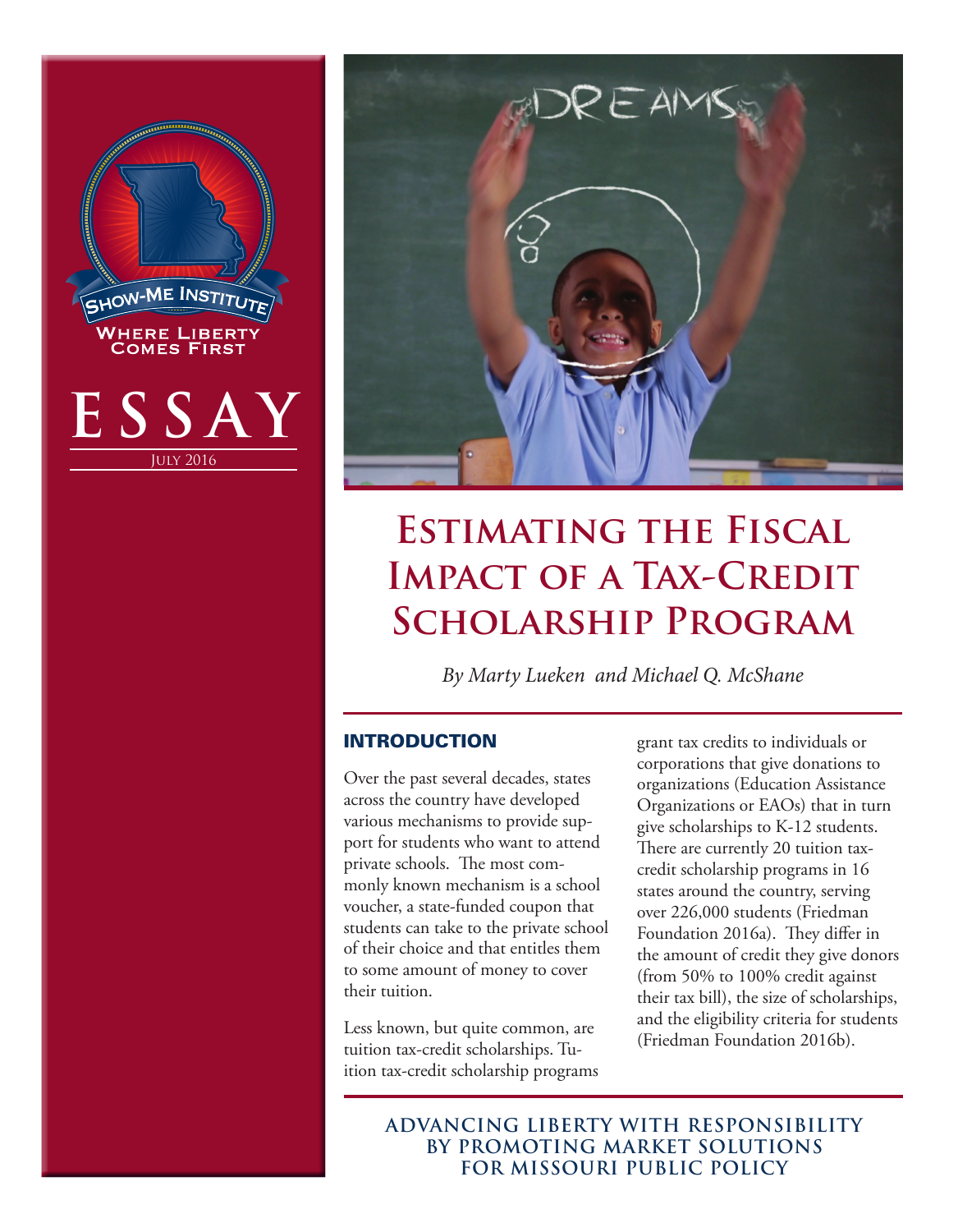#### SHOW-ME INSTITUTE | ESSAY

In recent years, legislators in Missouri have attempted to pass various iterations of a tuition tax-credit program. Because Missouri has a Blaine Amendment (a 19th-century anti-Catholic provision inserted into state constitutions, including Missouri's, that bars public funds from going to "sectarian" schools), there is debate as to whether a traditional voucher program would stand up to a court challenge (Komer et al., 2007). Tax credit programs have withstood Blaine court challenges in 10 cases, at both the state and national levels (Cato 2016), and it would stand to reason that if Missouri wants to offer private school choice, and its Blaine Amendment is still on the books, funding it via tax credits is the most prudent measure.

Tax credit–funded scholarships have several key advantages over vouchers and other school choice programs. Primarily, they create separation between the government and schools. Many private school leaders express fear and skepticism about accepting government money. They worry that such money will bring increased regulations that will compromise their autonomy and prevent them from doing the unique things that make their schools desirable to attend. Because scholarship dollars never enter the public purse, the government has less say over how those dollars are spent. The EAOs are able to act as a buffer, as they are the groups that interact with the government. Schools are free to decide which EAOs they will work with, and can greatly limit their interaction with the government.

Even better, money from tax credit–funded scholarships can be channeled by the EAOs into innovative school choice programs like education savings accounts, which would open up multiple options for students, rather than simply cut checks to the school that they want to attend. Families could then use these flexible accounts to purchase educational services from multiple providers, such as private school tuition, online learning, private tutoring, educational therapies, AP and standardized exams, textbooks, and curricula. Funds could even be rolled over to the next year, or deposited into a tax-advantaged 529 college savings account, ensuring a lifelong learning plan customized to the student's individual needs.

When a plan like this is proposed, people want to know how it will impact students. There is a great deal of evidence on how students have fared academically in private school choice programs, but that doesn't help a legislator or taxpayer know how it is going to affect the state's bottom line. For example, Missouri currently spends around \$5.7 billion on its K-12 education system every year (MODESE 2016). What would the fiscal impact of a scholarship program be?

What follows in an estimate of a tax credit–funded ESA program with near-universal student eligibility (meaning that all students enrolled in public school at least 100 days would be eligible) and a cap of \$50 million.<sup>1</sup> Depending on how many scholarships are given to students who would have enrolled in private schools without any subsidy, the program could have a positive effect on state revenue and state expenditures. Because the program would likely divert some students from public schools, the program would have a positive effect on state funding to local districts and local property taxpayers. The big picture results would be as follows:

- 1. Eighty-eight percent of all children ages 5 to 18 in Missouri would be eligible for this kind of program.
- 2. Given caps and an average scholarship value of \$3,500, the program would be able to provide scholarships for 12,857 students.
- 3. Depending on assumptions about the tax credit value and share of students already enrolled in private schools who might receive scholarships, the program's long-run impact would likely be between \$13.2 million in costs and \$18.0 million in savings to the state of Missouri per year.
- 4. The program would save local school districts between \$21.4 million and \$39.6 million per year.
- 5. The combined state and local net fiscal impact will likely be between \$8.3 million and \$57.6 million in savings per year.

Next we provide a detailed explanation of exactly how these numbers were determined, and what such a program would mean for citizens of the Show-Me State. We begin with a discussion about the demand for private education and how it intertwines with the fiscal impact of the ESA bill.

<sup>1</sup> These estimates are based on two key elements that affect the magnitude of the fiscal impact: tax credits equal 100 percent of donations and 10 percent of donations are set aside for administrative costs.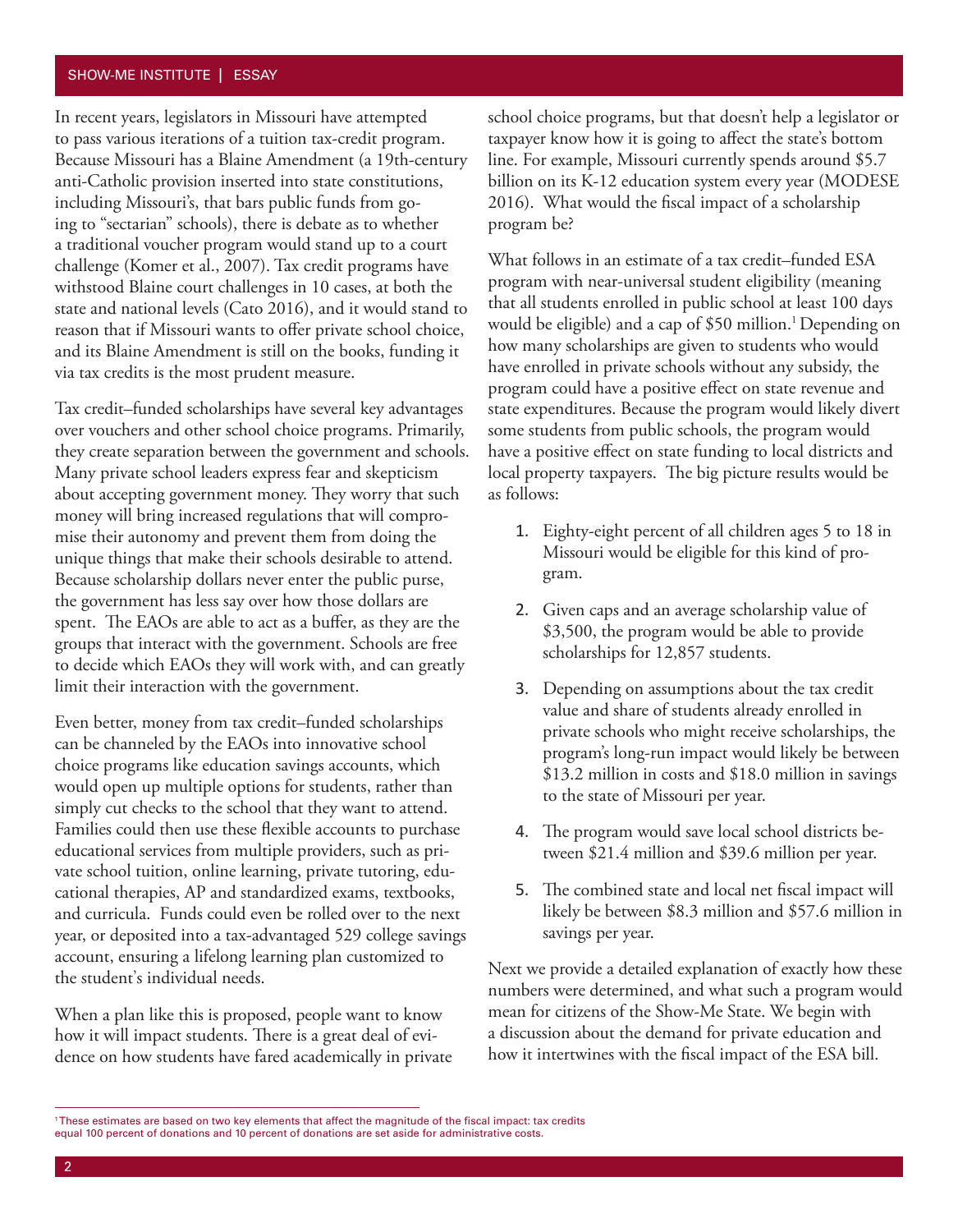#### PRIVATE SCHOOL DEMAND

Any estimate of the cost of an ESA program has to begin with a straightforward question: what is the demand for private schooling in the state? And, to put a finer point on it, how many families would choose a private education if they received a government subsidy to do so?

The first step toward answering this question is looking at the structure of the subsidy itself: how the subsidy works and who is eligible for the subsidy will affect demand. If families are only eligible if they are currently enrolled in public school we would say that the program is targeted for the "marginal" family (i.e., families whose children are enrolled in public school but who would choose to enroll them in private school if they had the means to do so). If, however, families of children currently enrolled in private school are also eligible, we would say that the subsidy is available to *infra*-marginal families (families with children already enrolled in private schools). The distinction has potentially serious cost implications. Marginal students (whose scholarships are paid out of state coffers) represent savings for the state and local school districts that would otherwise have to pay the full price for their education. Infra-marginal students represent a cost to the state, as their parents are currently bearing the cost for their education, with no effect on local budgets, as they are not currently part of the public school system and would not be even if they participate in the program. We are estimating the cost of a program that is designed to target marginal students, though some infra-marginal students would end up eligible.

How would the program capture infra-marginal families? By allowing families to enroll in the ESA program if their child is starting in kindergarten. This is a common feature of voucher, tax credit, and ESA programs and prevents families from having to put their children in schools that they don't want to send them to for a short period of time just to become eligible for the program. But as a result, it is possible that infra-marginal families—families who would have enrolled their children in private schools would receive ESAs. It follows that, in the long run (12 years or longer), the entire private school population could be *eligible* for scholarships. But not all of these families will enroll in the program. Our analysis will account for the probability that some portion of these families will

receive ESAs while the remainder of scholarships awarded will go to students in public schools. The former would represent a cost to the state while the latter would result in savings.

This is not to say that a program targeting infra-marginal families would be a bad policy—it may very well be the case, for instance, that many infra-marginal families are resource constrained but have chosen to make large sacrifices that other families don't in order to put their kids in private schools. An ESA program could free up resources for such families so they could purchase other educationrelated products for their children that otherwise would not have been possible or would have been excessively difficult (e.g., would have required taking out a loan).

To be clear, the purpose of this brief is not to evaluate the merits of subsidizing the infra-marginal family. Rather, this discussion is relevant because the goal of this brief is to estimate the cost of the program to the state and school districts. Nor is the goal to fully account for all of the possible benefits of the program (e.g., social benefits from potentially reducing the incidence of high school dropouts).2 It is simply a good-faith effort to realistically model demand for scholarships, uptake of scholarships, and those actions' fiscal effects given the form and function of Missouri school financing mechanisms.

In order to get there, we must first produce an economic model of private school demand.

#### *Econ 101: A simple illustration of private school demand*

Figure 1 below depicts how an ESA program affects private school consumption. The vertical axis represents private school tuition, the horizontal axis represents enrollment in private school, and the downward-sloping curve represents demand for private education. Point B indicates that at tuition T, the number of students enrolled in private schools in Missouri is E0.

With a subsidy, more families can afford private school tuition, and some will enroll their children in private schools. This is indicated by moving from point B to point C. In our analysis, we assume the average ESA amount is \$3,500 (this assumption is discussed later). At the new price  $(T - $3500)$ , the demand for private

<sup>2</sup> For example, Cohen and Piquero (2009) estimate that the cost of a high school dropout is between \$243,000 and \$388,000.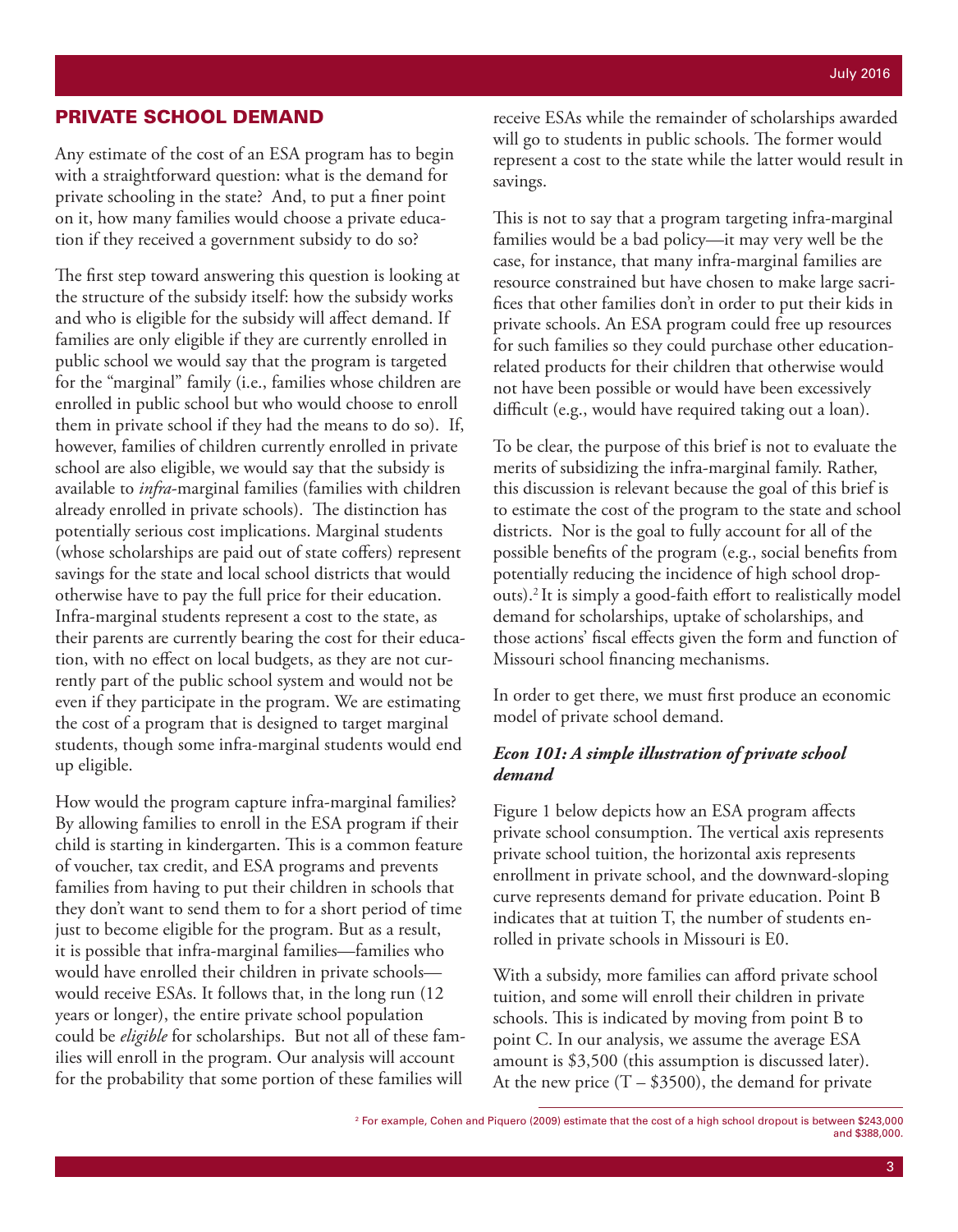#### Figure 1:

# **A Simple Illustration of Private School Demand**

*Subsidizing private school tuition should encoursge more students to attend private schools.*



schooling changes to E1. The number of families with children not in private schools who are willing to pay for private school and can now do so because of the ESA subsidy is  $(E1 - E0)$ . The cost to subsidize marginal families is depicted by the triangle BCD. The cost to subsidize inframarginal families is represented by the area ABDE. (Note: Figure 1 is not to scale.)

Note that a potentially important piece missing from this illustration is price demand elasticity. Elasticity is a measure of a consumer's responsiveness to price changes and will help determine how many families will send their children to private schools. Families that are more resourceconstrained would likely be more responsive to changes in tuition. For instance, if elasticity is  $-1.2$ , then a 10 percent decrease in price will lead to a 12 percent increase in demand. As a principle, the greater the elasticity (i.e., elasticity  $<-1$ ), the smaller the group of infra-marginal consumers relative to marginal consumers.

#### *Elasticity Examples*

| Elasticity | For 10% price decrease: |
|------------|-------------------------|
| $-0.5$     | demand increases by 5%  |
|            | demand increases by 10% |
| $-1.2$     | demand increases by 12% |

Another important determinant for who receives ESAs will be the EAOs themselves. Unless there are more scholarships available than families demanding them, then it may not be the case that scholarships will be randomly assigned. This could have bearing on the fiscal impact of the program. For instance, it could be the case that the kinds of students favored by EAOs tend to already be in private schools. In this case, the net state fiscal impact will be greater than the expected impact if scholarships are randomly assigned.

In our analysis, we report fiscal impact estimates for a range of assumptions about the proportion of students receiving ESAs who are not diverted from public schools. A baseline assumption treats scholarship recipients as a random sample; in this scenario, a plausible assumption is that the percentage of recipients not diverted from public schools is the same as the percentage of Missouri public school students already enrolled in private schools (11.5 percent according to data from the Private School Universe Survey). We first walk through the analysis under this scenario. We then report fiscal impact estimates for alternative scenarios under different assumptions about the proportion of ESA users not diverted from public schools and under different tax credit rates.

#### *State Revenue Impact*

As a practical matter, it is impossible to generate even a reasonable "ballpark" estimate of how much will initially be donated to the new EAOs. Both the rate of EAO formation and the initial propensity for taxpayers in Missouri to donate to such organizations are unknowable. Therefore, we will estimate the maximum potential fiscal impact under the scenario that taxpayers donate \$50 million—this yields a \$50 million state tax liability reduction (Table 1).

#### SCHOLARSHIP DEMAND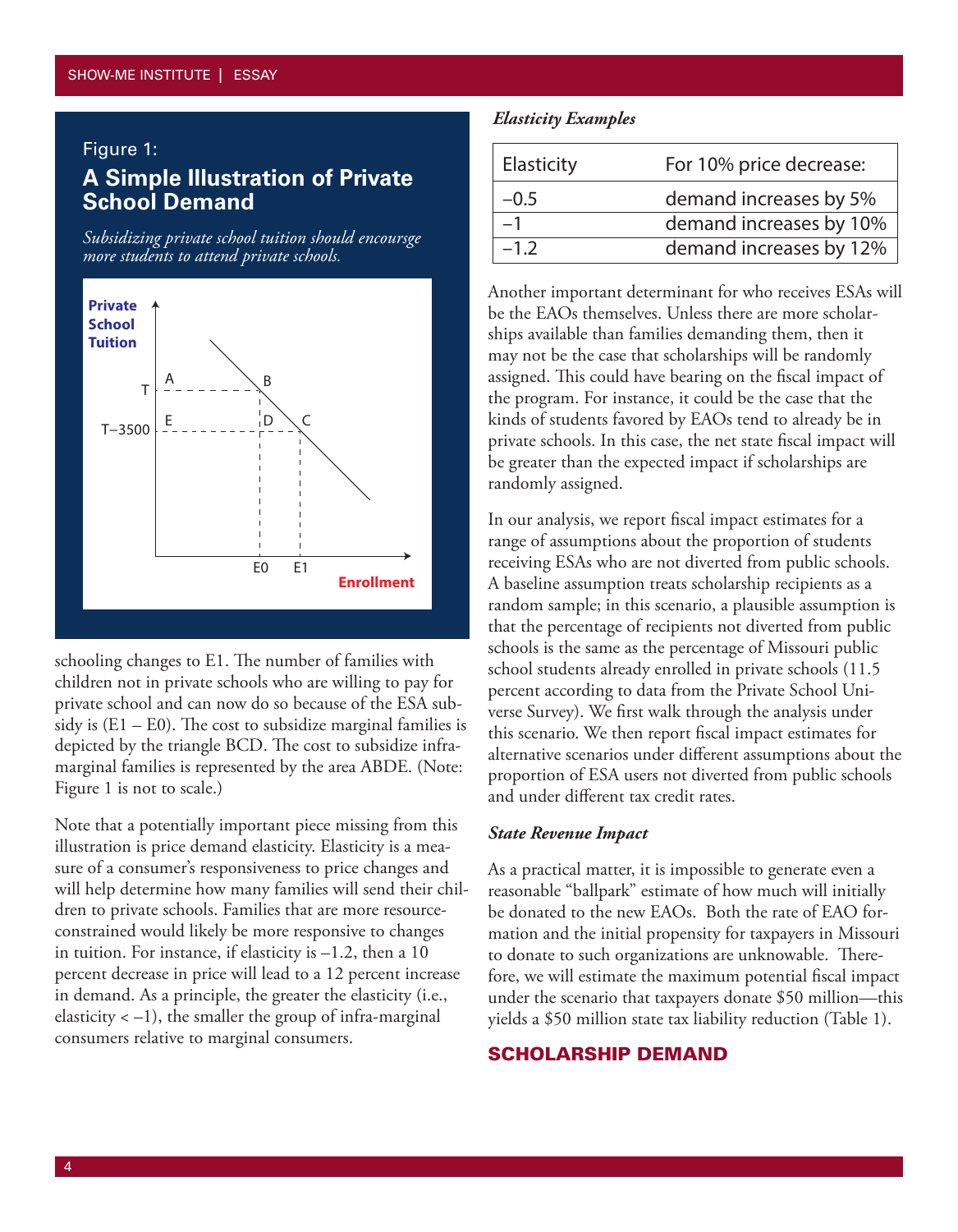We next estimate the likely total demand for scholarship accounts, if sufficient donations and funding were unlimited, before completing the analysis. Based on data from the U.S. Census Bureau, 1,013,630 children between ages 5 and 18 reside in Missouri. Enrollment data from the Missouri Department of Elementary and Secondary Education (DESE) and the National Center for Education Statistics indicate that there are 885,197 students enrolled in public schools (88.5%) and 115,553 students enrolled in private schools (11.5%). The subset of students eligible for scholarship accounts, in our model, is defined by two (2) key eligibility qualifiers:

- 1. Attended a public school as a full-time student for at least the first one hundred (100) days of the prior school year; *or*
- 2. Is eligible to be in kindergarten.

To know the total pool of ESA-eligible students in Missouri, we need to know the number of students in private school who are in kindergarten. There are no private school enrollment data by grade, but we know that 7.6 percent of K-12 students in public school are enrolled in kindergarten. Applying this rate, we can estimate that 8,751 kindergarten-age students are in private

schools. It follows that 896,251 Missouri school children would be eligible for scholarship accounts (see Table 2).This represents 88.4 percent of all children ages 5 to 18 in Missouri.

Since these proposed scholarships would lower the financial barrier to private school enrollment, private school

|  | Table 1: Estimated State Revenue Impact from  |
|--|-----------------------------------------------|
|  | <b>Maximum Amount Donated to EAOs Annualy</b> |

| maximum amount of donations to EAOs | Cumulative revenue impact of annual | $($ \$50,000,000) |
|-------------------------------------|-------------------------------------|-------------------|
|                                     |                                     |                   |

# Table 2: **Estimate of Students Eligible for ESA Program**

| A            | FY 2014 Missouri total<br>population ages 5 to 18                                     | 1,013,630 |
|--------------|---------------------------------------------------------------------------------------|-----------|
| <sub>R</sub> | Missouri K-12 public school<br>enrollment as of 1/25/2016                             | 885,197   |
| $\subset$    | SY 2014-15 Missouri private<br>school enrollment - grades K-12                        | 8,751     |
|              | Total number of private school<br>students with disabilities                          | 2,303     |
| E            | <b>Estimated total count of K-12</b><br>students meeting eligibility<br>$[B + C + D]$ | 896,251   |
| F            | Percent of total K-12 age<br>children eligible for ESA<br>program $[E/A]$             | 88.4%     |

*Source: Missouri Department of Elementary and Secondary Education; U.S. Census Bureau; U.S. Department of Education, National Center for Education Statistics*

> demand from all scholarship-eligible students should, at least, match the historic statewide average.<sup>3</sup> The Friedman Foundation for Educational Choice conducts state and national surveys that ask respondents about the types of schools they prefer. In 2014, a random sample of Missouri registered voters was asked where they would want to send their children to school, and 40 percent of respondents indicated a preference for private schools.<sup>4</sup> While this is

<sup>3</sup> Based on NCES Common Core and Private School Universe Survey data, the average private school share of K-12 students in Missouri since 1991 was 11.5 percent.

<sup>4</sup> The survey question asks: "If it were your decision and you could select any type of school, what type of school would you select in order to obtain the best education for your child?" Please see DiPerna P. Missouri K-12 & School Choice Survey, Polling Paper No. 19, Friedman Foundation for Educational Choice, May 2014. Available at http://www.edchoice.org/wp-content/uploads/2015/07/Missouri-K-12-and-School-Choice-Survey1.pdf. Accessed May 6, 2016.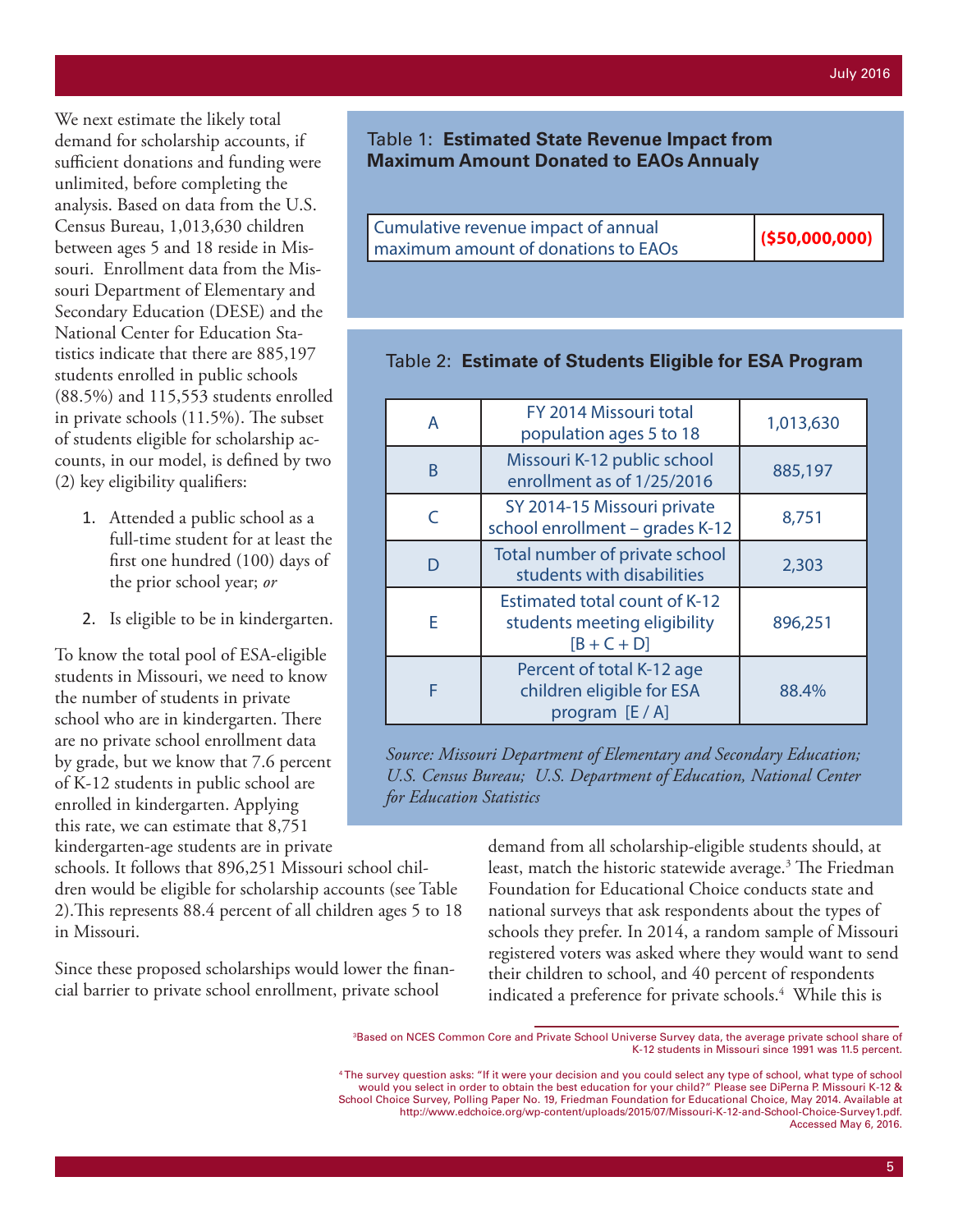Table 3: **Maximum Student Demand for ESA Program**

| <b>Estimated</b><br>maximum student<br>demand for ESA<br>program $[A \times B]$                | 358,500 |
|------------------------------------------------------------------------------------------------|---------|
| Percent of surveyed                                                                            | 40.0%   |
| <b>Estimated total</b><br>count of K-12<br>students meeting<br>eligibility (Table 2,<br>row E) | 896,251 |



#### Table 4: **Estimated Number of Scholarships from Maximum Amount of Donations to EAOs**

| A | <b>Average</b><br>scholarship award<br>amount                                                           | \$3,500      |
|---|---------------------------------------------------------------------------------------------------------|--------------|
| B | Scholarship funds<br>available (after 10%<br><b>EAO</b> administrative<br>allowance)                    | \$45,000,000 |
|   | <b>Number of</b><br>scholarships<br>awarded with<br>maximum amount<br>of donations to<br>EAOs $[B / A]$ | 12,857       |

in no way a perfect measure, we think it creates a reasonable upper bound for estimating the demand for private schooling in the state. If we simply multiply that rate by the total number of students eligible for the program, we find a maximum demand for ESAs of 358,500 students (see Table 3).

Having established an estimate of maximum demand for the scholarship accounts, we can now turn our attention to estimating only the number of students that could be awarded scholarships in SY 2016–17 with \$50 million of tax credit donations to EAOs. To do so, we start with the scholarship award amount. Ideally, we would start with an examination of data on private school tuition in Missouri, but these data are not available. Although it is impossible to know the average scholarship amount that EAOs will award if the program is enacted, we can make an educated prediction. We use data compiled by the Friedman Foundation for Educational Choice to calculate a weighted average for scholarship awards in all tax-credit scholarship programs that already exist throughout the country. This amount is \$3,264. To add an additional layer of analytic caution, we round this number up and assume that the average scholarship awarded will be \$3,500. Based on experiences in other states with similar programs, the actual average award would likely be less.

If \$50 million were donated to EAOs, then at least \$45 million would be available for scholarships (allowing for EAOs to withhold 10% for administrative allowance). It follows that \$45 million would fund 12,857 scholarships (see Table 4), at an average scholarship award of \$3,500. This is less than 4% of the estimated 358,500 maximum scholarship demand presented in Table 3.

This estimate is also built on several key assumptions that are difficult to forecast:

1. That one or more EAOs can be quickly formed to solicit and collect donations;

- 2. That the new EAOs can effectively administer a scholarship account award program;
- 3. That there are enough benefactors to generate \$50 million in donations for the new tax-credit scholarship program in tax year 2016;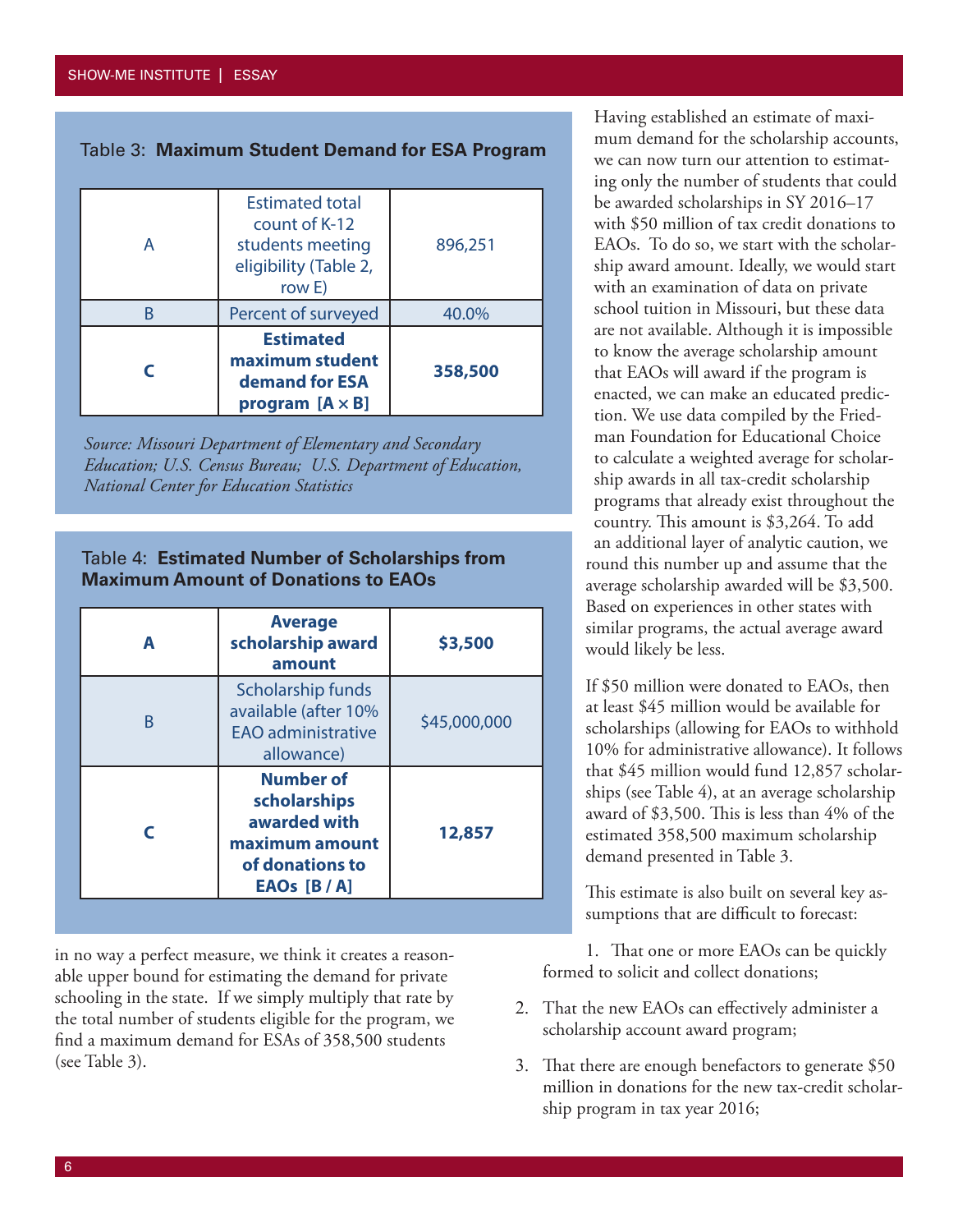- 4. That the new EAOs can quickly locate enough eligible students to award 12,857 scholarships for the 2016–17 school year; and
- 5. That the average scholarship award of \$3,500 is sufficient to induce 12,857 eligible students to enroll in private school.

In a very general sense, all of these requirements should be achievable, though it is often difficult to predict the pace at which both interest in the tax credits and demand for the scholarships will grow, given the many and varied challenges associated with communicating the availability of any new product or service to its intended target audience.

## STATE EXPENDITURE IMPACT

In Missouri in SY 2014–15, the total average expenditure was \$13,949 per student. Local expenditures comprise the majority of this amount (\$7,878 per student, or 57 percent

of the total). About one-third of the total comprises state expenditures (\$4,775 per student), and just under ten percent of the total comprises Federal expenditures.

The state aid K-12 general education funding formula begins with a foundational amount of money (known as the "State Adequacy Target") for each student in a public school. For SY 2015–16, this amount was \$6,580 (MODESE 2015). This amount is adjusted by the weighted average daily attendance (WADA) and the dollar value modifier (DVM). WADA adjusts for student characteristics for each school district, and the DVM is an additional adjustment to account for areas with high costs of living. These three pieces determine the resources that should be available to each school district for educational purposes. After netting out local effort (the amount of resources raised locally, mostly through property taxes), the remainder comprises state expenditures. That is, for each student who enrolls in the program, the state avoids paying, on average, \$4,775 (Table 5).

Next, determining the number of scholarship students diverted from public school requires further dissection of the

## Table 5: **Estimated Number of Scholarships from Maximum Amount of Donations to EAOs**

| A | SY 2014-15<br>per-student total<br>expenditures<br>$[B+C+D]$ | \$13,949 |
|---|--------------------------------------------------------------|----------|
| R | SY 2014-15<br>per-student local<br>expenditures              | \$7,878  |
|   | SY 2014-15<br>per-student state<br>expenditures              | \$4,775  |
|   | SY 2014-15<br>per-student federal<br>expenditures            | \$1,295  |

*Source: Missouri Department of Elementary and Secondary Education, Finance Data and Statistics Summary for All Districts*

> eligibility requirements. Only students entering kindergarten are scholarship-eligible without transferring from a public school. If enough scholarships are available to meet demand, then in the long run it is feasible that every student in private school would receive an ESA. This will likely not be the case, however, as our estimated demand for private schooling far exceeds the estimated number of ESAs awarded.

> To estimate the number of recipients diverted from public schools, we begin with a baseline estimate for the quantity of private education demanded among eligible students. This estimate is based on the percentage of Missouri students currently enrolled in private schools, or 11.4 percent. We apply this estimate to the group of 12,857 scholarship students funded by the maximum amount of EAO donations. We estimate that 1,466 students in this group may *not* be diverted from public school (i.e., students entering kindergarten who are likely to enroll in a private school without this scholarship). The remaining 11,391 of the 12,857 scholarship students funded by \$50 million in EAO donations will likely be diverted from public schools (see Table 6).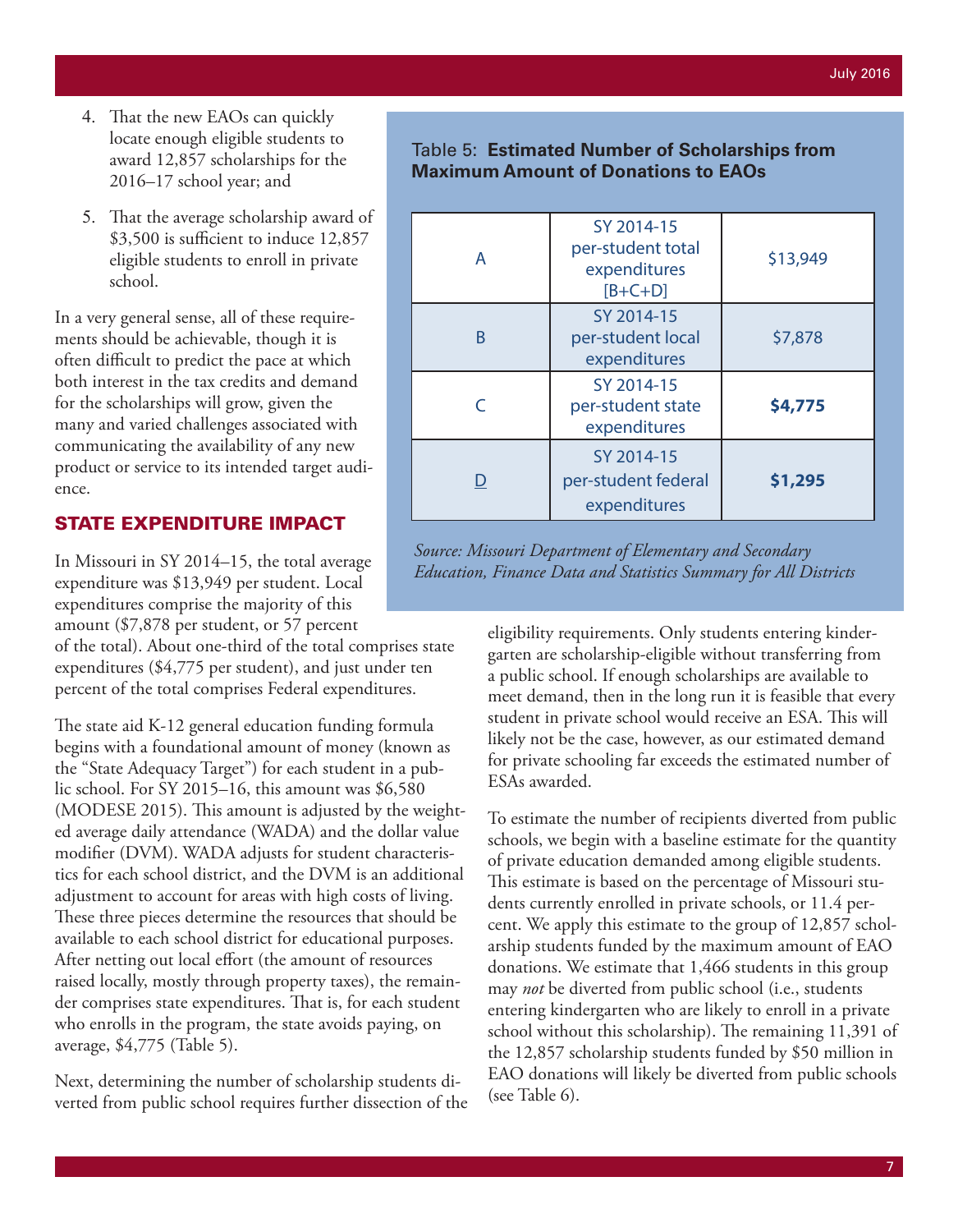#### Table 6: **Number of Students Diverted from Public School from Maximum Amount of Donations to EAOs**

| A | Number of scholarships<br>awarded with maximum<br>amount of donations to EAOs<br>(from Table 4)                        | 12,857 |
|---|------------------------------------------------------------------------------------------------------------------------|--------|
| B | Percent of scholarships awarded<br>to students likely to enroll in<br>private school                                   | 11.4%  |
|   | Number of scholarship-eligible<br>students not diverted from a<br>public school $[A \times B]$                         | 1,466  |
|   | Number of scholarship students<br>diverted from public school<br>with maximum amount of<br>donations to EAOs $[A - C]$ | 11,391 |

*Source: Missouri Department of Elementary and Secondary Education, Finance Data and Statistics Summary for All Districts*

## Table 7: **Estimated State Expense Savings from Maximum Amount Donated to EAOs Annualy**

| A | Number of scholarship students<br>diverted, triggering a reduction<br>in state foundation support<br>(from Table 6) | 11,391       |
|---|---------------------------------------------------------------------------------------------------------------------|--------------|
| R | SY 2015 per-student state<br>expenditures (from Table 5)                                                            | \$4,775      |
|   | State aid expenditure savings<br>annually $[A \times B]$                                                            | \$54,393,467 |

Using data from Table 5 and Table 6, we can estimate that, for \$50 million donated to EAOs, state aid will be reduced by about \$54.4 million annually (see Table 7).

## NET STATE FISCAL IMPACT

Combining the results in Table 1 and Table 7, for \$50 million annually donated to EAOs under this proposed tax-credit scholarship program, the state realizes annualized net savings of about \$4.4 million (see Table 8). The \$50 million reduction in state revenue from granting tax credits will be entirely offset by the reduction in state aid as students are diverted from public schools.

## **Estimating the State Funding Impact on Local School Districts**

School districts are also impacted by this bill. They will lose state revenue for each student using a scholarship to enroll in a private school instead of their assigned public school. Table 5 (above) estimates the amount to be \$4,775 per student.

There are at least three types of hold-harmless provisions for districts that experience significantly increasing or declining enrollments. First, districts that are made worse off under

a new funding formula (enacted in 2006) would be held harmless. Second, school districts with an average daily attendance (ADA) below 350 are also held harmless for any reduction in ADA. Third, districts are paid based on the higher ADA of the two preceding years. This analysis ignores these hold-harmless rules, thereby adding another layer of caution. Estimated reductions in state aid for public schools will likely be overstated.

Based on \$50 million annually donated to EAOs, and assuming hold harmless provisions are not activated, we can calculate a recurring reduction of state funds to local school districts of about \$54.4 million (see Table 9). This corresponds exactly with the State expense savings calculated in Table 7.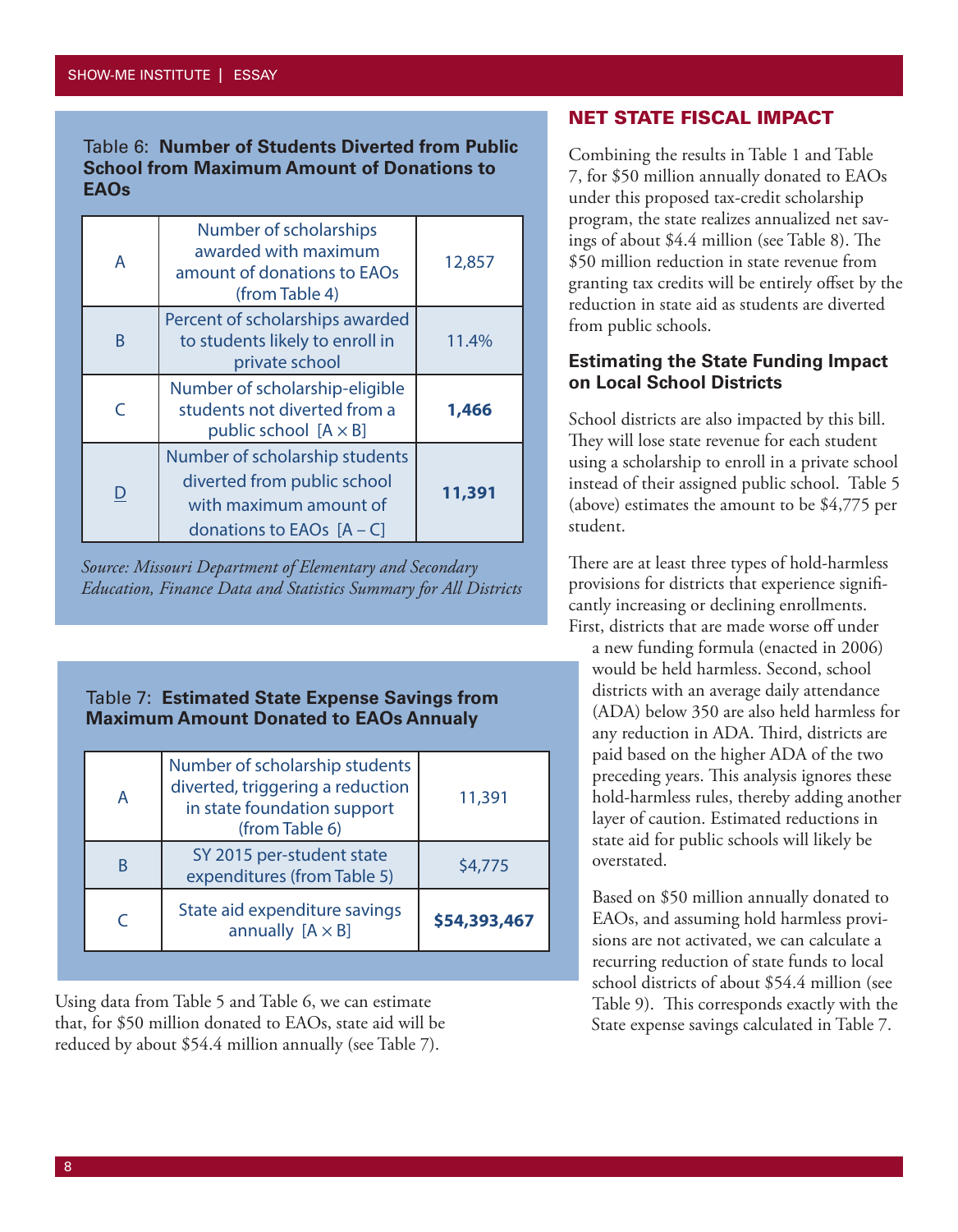#### **Impact on Local Property Taxpayers**

It is difficult to predict precisely how the bill will impact local property taxes, but we can obtain a general idea. School funding is largely made up of state and local shares. Property tax levies are set each year by local governments. They are set independent of student enrollment. Thus, in general, local effort for school funding will not change with enrollment fluctuations. The state portion of school funding *will* change. While levies are not capped in law, they must be passed by community vote. If the ESA program diverts significant numbers of students from public school districts, then a locality may commensurately reduce taxes as costs will also decline—fewer resources would be required to provide educational services to lower numbers of students. Note that this works in two directions: a significant increase in enrollment will also require local governments to raise revenue (e.g., through property taxes), as additional personnel will need to be hired, more supplies will be used, and so on. In the short run, however, it is unlikely that property taxes will be affected significantly.

#### **Expense Burden Relief for Local School Districts**

Local school districts are also relieved of the

cost burden for educating any students who use a scholarship to enroll in a private school instead of enrolling in their assigned public school. Total costs per ADA in SY 2014–15 were \$13,942. Though all public school costs are variable in the long run, we will cautiously use only costs that are variable in the short-run to estimate the cost burden relief realized when students leave or avoid their assigned public school. We exclude costs that are fixed or semi-fixed. To account for the different costs required to educate general education students and students with disabilities, we compute a "blended" average variable cost.

Table 10 calculates an average variable educational cost per student for Missouri's public school districts, using

#### Table 8: **Estimated State Net Savings from Maximum Amount Donated to EAOs Annualy**

| А | Revenue impact of maximum<br>amount of donations to EAOs<br>annually (from Table 1) | (550,000,000) |
|---|-------------------------------------------------------------------------------------|---------------|
| B | Annual state foundation<br>support expenditure savings<br>(from Table 7)            | \$54,393,467  |
| ⊂ | State net state savings/<br>(reduction) $[A - B]$                                   | \$4,393,467   |

## Table 9: **Estimated Reduction in State Aid Revenue for School Districts from Maximum Amount Donated to EAOs Annualy**

|   | Estimated state aid per student<br>(same as Table 5)                                | \$4,775         |
|---|-------------------------------------------------------------------------------------|-----------------|
| B | Number of diverted students<br>from public schools (same as<br>Table 6)             | 11,391          |
|   | Estimated reduction in state aid<br>revenue for school districts<br>$[-A \times B]$ | (554, 393, 467) |

SY 2014–15 data reported by the Missouri DESE, of \$6,703. This is a very cautious estimate and excludes the following fixed and semi-fixed costs: support services and non-instructional support services such as administration, transportation, food services, community services, facilities acquisition and construction, debt service, and other categories.

The variable costs associated with educating students with special needs will be larger. A cautious estimate of variable costs associated with educating this group of students is twice the overall average variable cost per student, or \$13,406.<sup>5</sup> Applying weights for general education students and students with disabilities, the blended averaged variable cost is \$7,555.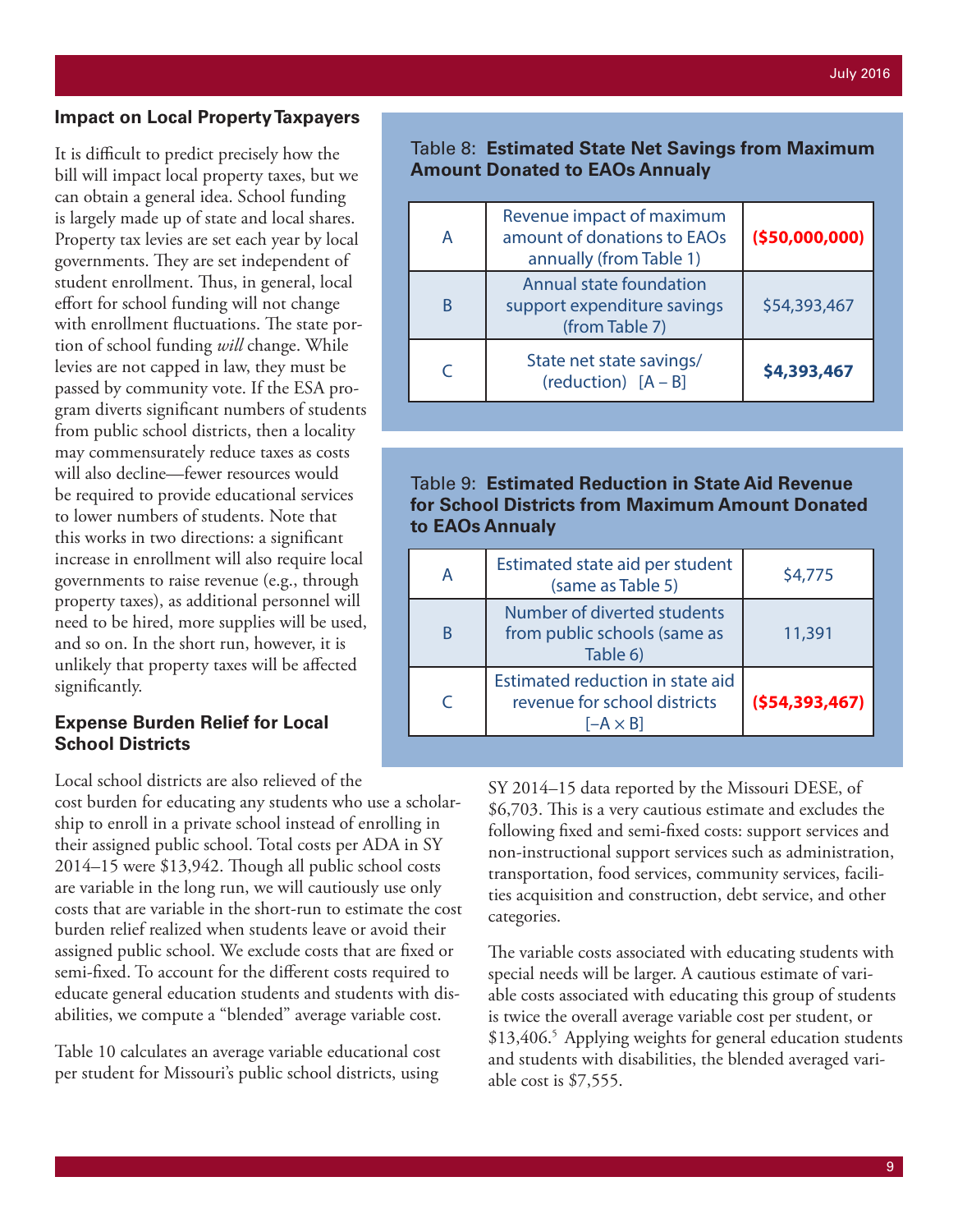#### Table 10: **Cost Burden Relief to Public Schools for Scholarship Students Diverted**

| A | SY 2014-15 total expenditures,<br>all funds                          | \$11,804,724,617 |
|---|----------------------------------------------------------------------|------------------|
| B | SY 2014-15 total expenditures<br>per ADA                             | \$13,942         |
| C | SY 2014-15 instruction<br>expenses                                   | \$5,673,721,258  |
| D | SY 2014-15 total variable<br>educational costs for public<br>schools | \$5,673,721,258  |
| E | SY 2015 Fall census total<br>enrollment                              | 846,443.3        |
| F | SY 2014-15 average variable<br>educational cost per ADA<br>[D/E]     | \$6,703          |
| G | Average variable cost per<br>student with disability $[2 \times F]$  | \$13,406         |
| Н | SY 2014-15 percentage of<br>students with disabilities               | 12.71%           |
|   | Blended average variable cost<br>per student                         | \$7,555          |

*Sources: State Annual Secretary of the Board Report, FY 2014–15; MO DESE Special Education State Profile.*

*Note: Short-run variable costs include instructional expenditures; they exclude all support services and non-instructional support services, including administration, transportation, food services, community services, facilities acquisition and construction, debt service, and other categories.*

#### **Net Fiscal Impact on Local School Districts**

Using the results in Table 9 and Table 10, for \$50 million annually donated to EAOs, we can estimate that local school districts realize a net savings of about \$31.7 million (see Table 11).

To be clear, this savings of approximately \$31.7 million represents an \$86.1 million reduction in cumulative school variable cost burden, which vastly outweighs the \$54.4 million cumulative net revenue reduction for 11,391 students diverted from public schools to private schools. It is *not* a direct reduction in school expenditures. The public schools will still have to make decisions to cut costs as enrollment declines. However, they now have \$86.1 million in available cost burden relief from which to find at least \$54.4 million in spending reductions to match their net revenue reduction.

Furthermore, if the public schools reduce their cumulative spending by only \$54.4 million, in response to an 11,391 student drop in enrollment, they will be passively redirecting the \$31.7 million of net savings into additional spending on their remaining students. Using the Missouri Department of Elementary and Secondary Education's 2016 enrollment count (as of January 25, 2016) of 885,197 students, \$31.7 million of redirected savings would generate a small \$35.77 increase in the statewide average spending per student. In reality, the enrollment losses from this scholarship program are likely to be concentrated in certain school districts. So for the affected school districts, if they reduce spending only to the degree of their net revenue reduction, their increase in per student spending will likely be higher than \$35.77.

## **Fiscal Impact Estimates under Alternative Scenarios**

The above analysis provided a step-by-step walkthrough of a fiscal impact analysis under one scenario. However,

<sup>5</sup> This estimate is based on the Special Education Expenditures Project, conducted by the American Institutes for Research. Although the project ended in 2004, it provides the best and most comprehensive information to date about expenditures related to special education. Available at: http://www.csef-air.org/. Accessed May 6, 2016.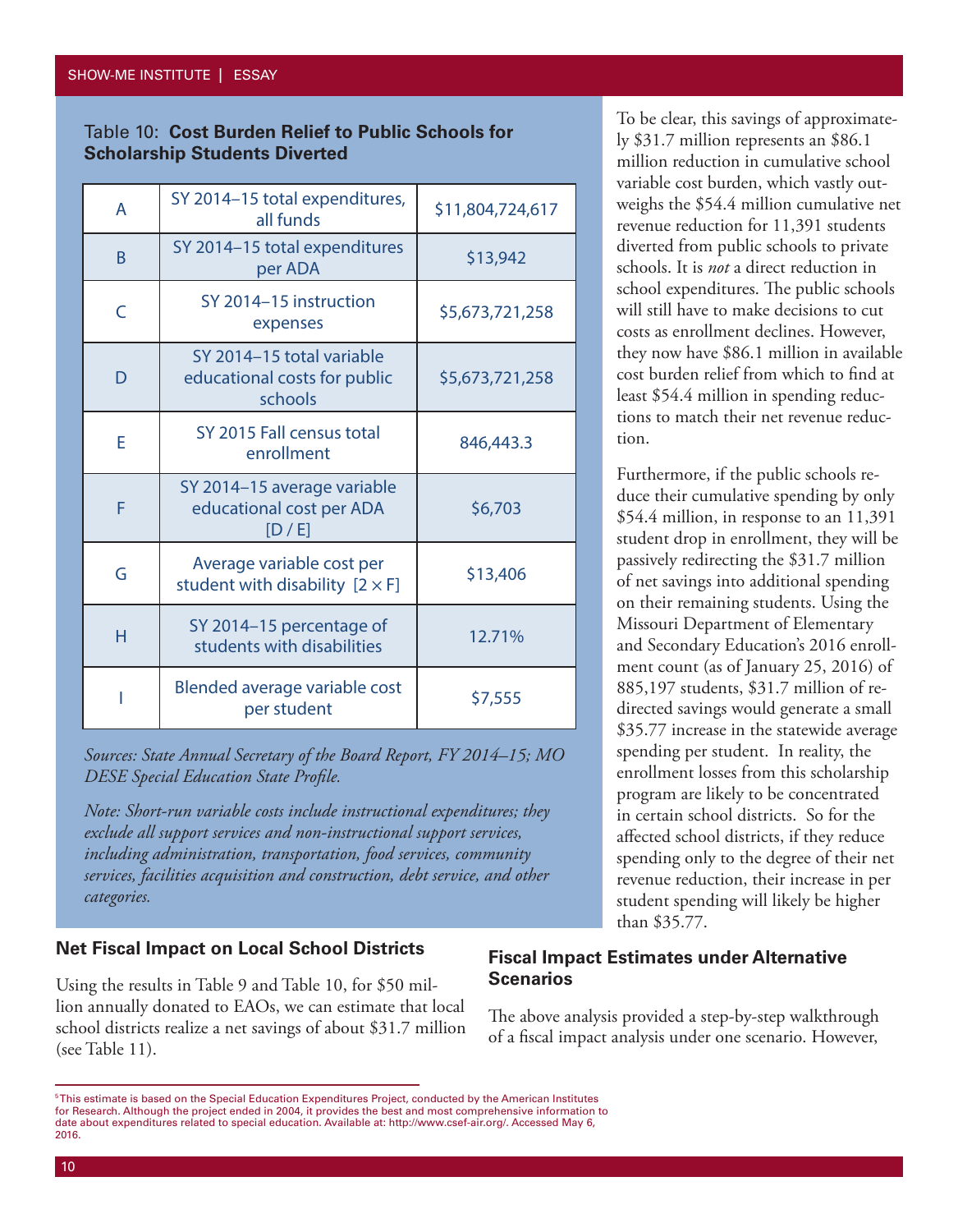the actual fiscal impact will depend on a set of factors that include the price elasticity of demand for private schooling in Missouri, the tax credit rate, and the extent to which EAOs award scholarships to students already enrolled in private schools. The above analysis was based on a lower-bound estimate for the proportion of scholarships going to students already enrolled in private school. It may be the case, however, that EAOs might favor types of students that may already be enrolled in private schools. To address this possibility, we estimate fiscal impacts if 20 percent, 30 percent, and 40 percent of scholarships are given to students already enrolled in private schools. Our upper-bound for this parameter reflects results about preferences for private school found in previous surveys.

Table 11: **Estimated Local School District Net Savings from Maximum Amount Donated to EAOs Annualy**

| A | <b>Estimated reduction of state</b><br>funds for scholarship students<br>(from Table 9)         | (554, 393, 467) |
|---|-------------------------------------------------------------------------------------------------|-----------------|
| B | Variable educational cost<br>burden relief for 11,391<br>students (using data from Table<br>11) | \$86,060,911    |
|   | Net local school district savings<br>$[A+B]$                                                    | \$31,667,444    |
| D | Net local school district savings<br>per student in public school                               | \$35.77         |

#### Table 12: **Net State Impact**

| Credit<br>value | 11.4 percent | 20 percent    | 30 percent     | 40 percent     |
|-----------------|--------------|---------------|----------------|----------------|
| 80%             | \$17,990,776 | \$11,391,220  | \$3,717,318    | ( \$3,956,585) |
| 90%             | \$10,439,066 | \$4,572,520   | (52, 249, 045) | (59,070,610)   |
| 100%            | \$4,393,467  | ( \$886, 260) | (57,025,478)   | (\$13,164,695) |

*Percent of scholarships going to students already enrolled in private school*

tax-credit programs in other states provide a 100 percent tax credit. A few programs, however, have lower credit values, sometimes as low as 50 percent.<sup>6</sup> To account for the possibility of a lower credit, we also estimated impacts for credit rates at 80 percent and 90 percent.

Finally, price demand elasticity is relevant to the extent that the number of scholarships available is greater than the number of applicants. The estimates we report assume that the maximum number of scholarships will be given out.<sup>7</sup>

Table 12 reports net state impact estimates. The baseline estimate is in the lower left cell. If 40 percent of scholarships are awarded to students already enrolled in private schools, then the net state impact is between \$4.0 and \$13.2 million in costs, depending on the credit cap.

also assumes a 100 percent credit value (i.e., each dollar donated to an EAO generates a dollar worth of tax credits). Tax-credit scholarship programs in other states provide tax credits from donations for different credit values. Most

The above analysis

<sup>6</sup> See Friedman Foundation for Educational Choice, The ABCs of School Choice: The Comprehensive Guide to Every Private School Choice Program in America, 2016 ed. (Indianapolis: Friedman Foundation for Educational Choice, 2016), Available at http://www.edchoice.org/wp-content/uploads/2016/02/2016-ABCs-WEB-2.pdf. Accessed May 6, 2016.

 $^7$  For completeness, we estimated the fiscal impact under assumptions that private school demand is inelastic—an unlikely scenario. For an elasticity of –0.5, we estimate the net state fiscal impact to be between \$19 million and \$29 million in costs, assuming a 100 percent credit value. We estimate the net district impact to be between \$12 million and \$18 million in savings.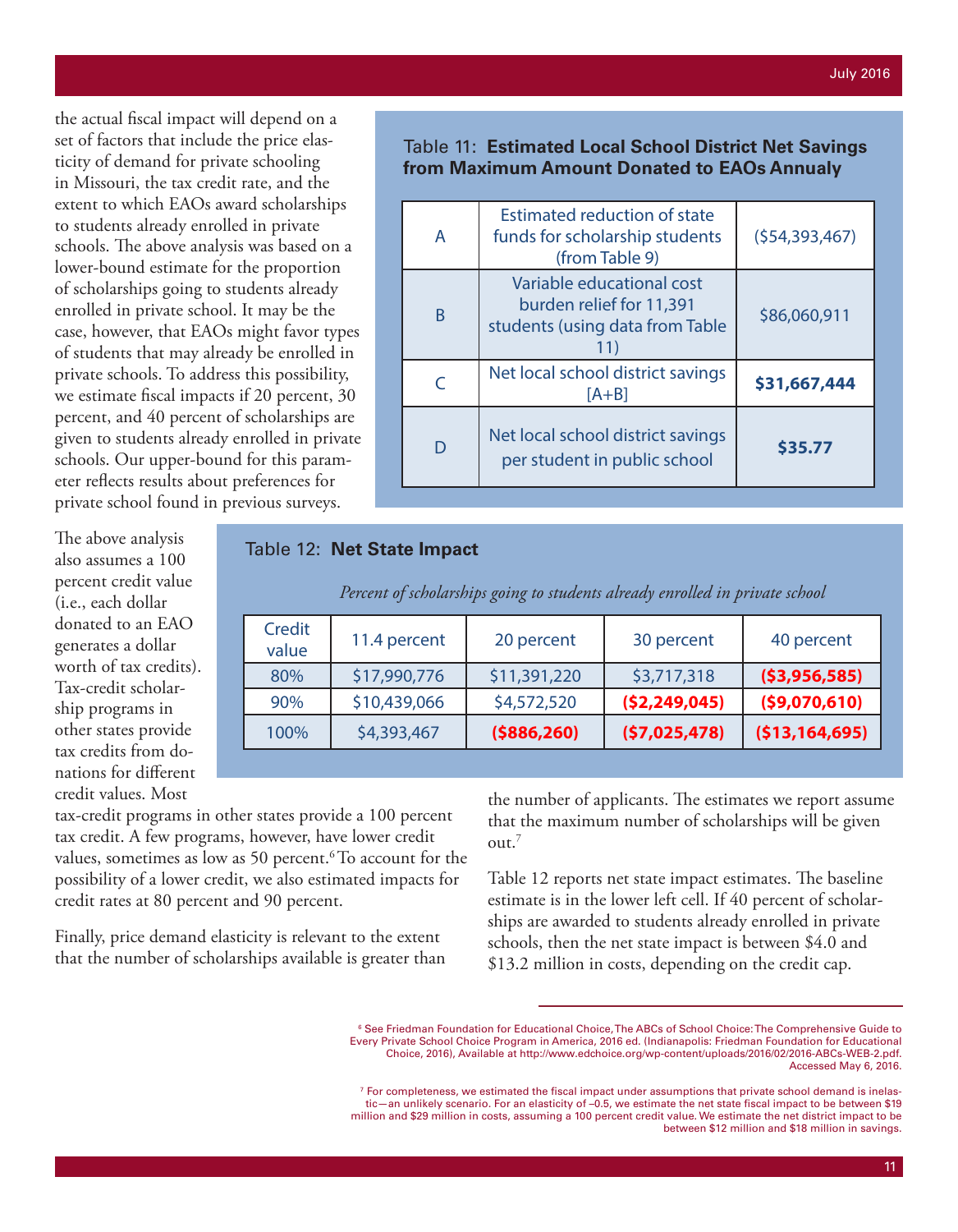## Table 13: **Net District Impact**

| Credit<br>value | 11.4 percent | 20 percent   | 30 percent   | 40 percent   |
|-----------------|--------------|--------------|--------------|--------------|
| 60%             | \$39,583,690 | \$35,741,480 | \$31,273,795 | \$26,806,110 |
| 80%             | \$35,187,144 | \$31,771,687 | \$27,800,226 | \$23,828,766 |
| 100%            | \$31,667,444 | \$28,593,629 | \$25,019,425 | \$21,445,222 |

*Percent of scholarships going to students already enrolled in private school*

#### Table 14: **State Plus District Net Impact**

| Credit<br>value | 11.4 percent | 20 percent   | 30 percent   | 40 percent   |
|-----------------|--------------|--------------|--------------|--------------|
| 60%             | \$57,574,466 | \$47,132,700 | \$34,991,113 | \$22,849,525 |
| 80%             | \$45,626,210 | \$36,344,207 | \$25,551,181 | \$14,758,156 |
| 100%            | \$36,060,911 | \$27,707,369 | \$17,993,948 | \$8,280,527  |

*Percent of scholarships going to students already enrolled in private school*

With these savings, school districts may make cuts in their budgets, or they may spend these funds on a smaller student body, resulting in more resources available for each student remaining in public schools.

Finally, Table 14 reports the combined net fiscal impact for both the state and school districts. In each scenario, the net combined impact is positive, ranging from \$8.2 million to \$57.6 million.

*One technical note*

The analysis above is

If 30 percent of scholarships are awarded to students already enrolled in private schools, then the net state impact is a cost to the state if the credit value is 90 percent or 100 percent. If the credit value is 80 percent, then the state will experience savings worth \$3.7 million. The lower the proportion of scholarship given to students already enrolled in private school, the greater the savings (lower the cost).

In the case of a net positive fiscal impact, the state can lower property taxes, allow the school districts to keep these funds, or direct funds from savings to other public services.

Table 13 reports the net district fiscal impact under the same scenarios as Table 12. Under each scenario, school districts will experience savings because students will be diverted from public schools and those districts will no longer bear the expense of educating them. We estimate that savings to school districts will be between \$21 million and \$40 million.

intended to yield an estimate of the overall impact on the state and "average" local school district. The fiscal impact will vary across all school districts in Missouri, however, because of significant variation in the percentage of state plus local funding that districts receive from the state. Some school districts (e.g., Naylor and Plainview) receive over half of their funding from state aid; such districts would disproportionately incur greater reductions in per-pupil funding when students are diverted from them. Other school districts (e.g., Clayton and Brentwood) raise nearly all of their funding through local revenues; they would incur less reduction in per-pupil funding. But the key determinant of whether the fiscal impact on a school district will be positive or negative lies in a district's average variable cost per student. As long as variable costs exceed the reduction in state aid for each diverted student, the district will incur a positive fiscal impact.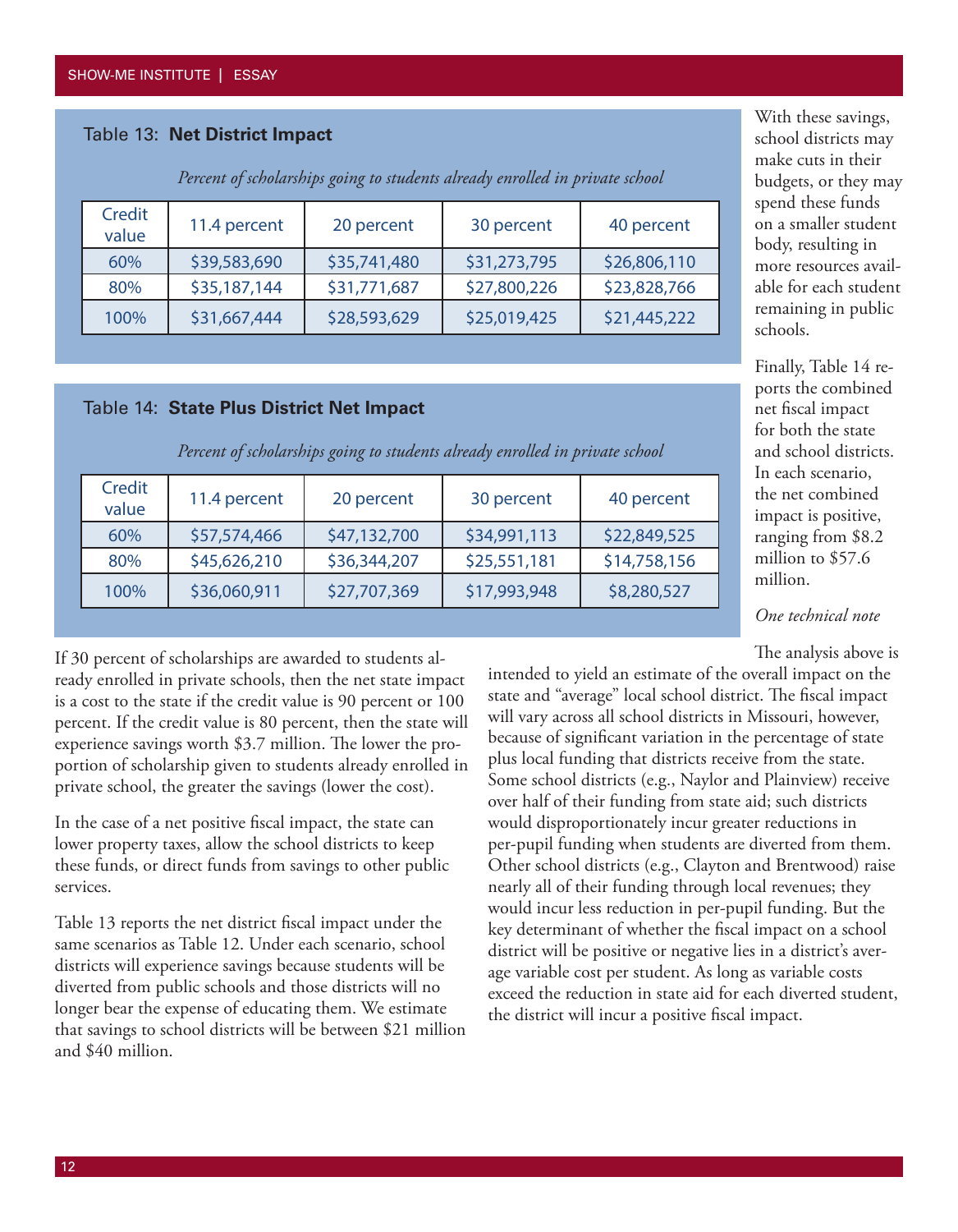## **CONCLUSION**

The preceding analysis demonstrates several key ideas. First, given the uptake rates of school choice programs around the country, there is reason to believe that there is a large amount of pent up demand for a private school choice program in Missouri. Second, that program can be designed so that it saves the state money while also providing the opportunity for all Missouri students to create a learning experience that best fits their needs with a tax credit–funded education savings account. The numbers clearly tell that story.

But a note of caution is warranted here. In an effort to be conservative with our findings, we modeled a program that would offer relatively small scholarships. This approach will likely understate the actual impact. If scholarship amounts were created that truly bridged the gap between what families can afford and what it costs to educate their child, the scholarship amount would have to be much higher. With a finite cap on the overall appropriation for the program, that means fewer scholarships. If Missouri policymakers were interested in designing such a program, they would have to carefully weigh the competing interests of providing scholarships of meaningful value, maximizing the number of students who can participate, and working within the structures of the budget.

That caution notwithstanding, we hope this analysis can allay the fears of those who worry that private school choice programs will have an adverse fiscal impact on the budgets of the state and of local school districts. With careful design, they don't have to, and both students and the state can benefit.

## DATA SOURCES

Missouri State Department of Elementary and Secondary Education; U.S. Census Bureau, American Community Survey; U.S. Department of Agriculture; Internal Revenue Service; Friedman Foundation for Educational Choice

#### BIBLIOGRAPHY

Cato Institute. "The Way Forward: Scholarship Tax Credits or Vouchers." Available at http://www.cato.org/ education-wiki/scholarship-tax-credits-vouchers. Accessed May 6, 2016.

Cohen MA, Piquero AR. "New evidence on the monetary value of saving a high risk youth." *Journal of Quantitative Criminology*, 2009; 25(1), 25–49.

The Friedman Foundation for Educational Choice (a), "School Choice in America." Available at http://www. edchoice.org/school-choice/school-choice-in-america. Accessed March 23, 2016.

Friedman Foundation for Educational Choice (b). *The ABCs of School Choice: The Comprehensive Guide to Every Private School Choice Program in America*, 2016 ed. Indianapolis: Friedman Foundation for Educational Choice, 2016. Available at http://www.edchoice.org/wp-content/ uploads/2016/02/2016-ABCs-WEB-2.pdf. Accessed May 6, 2016.

Komer RD, Neily C; Institute for Justice, American Legislative Exchange Council. "School Choice and State Constitutions." 2007. Available at http://ij.org/wp-content/ uploads/2015/03/50stateSCreport.pdf. Accessed May 6, 2016.

Missouri Department of Elementary and Secondary Education (MODESE). Fiscal Year 2016 Financial Summary. Available at https://dese.mo.gov/sites/default/files/ FY\_2016\_Elementary\_and\_Secondary\_Education\_ EB.pdf. Accessed May 6, 2016.

MODESE, "Basic Formula Prior Year Correction, Attendance Reporting and More" [presentation slides], November 2015. Available at https://dese.mo.gov/sites/ default/files/fas-BasicFormulaCalculationPriorYearCorrection-11-9-15.pdf. Accessed May 6, 2015.

*Marty Lueken, a native of Saint Louis, is Director of Fiscal Policy and Analysis at the Friedman Foundation for Educational Choice.*

*Michael Q. McShane is Director of Education Policy at the Show-Me Institute.*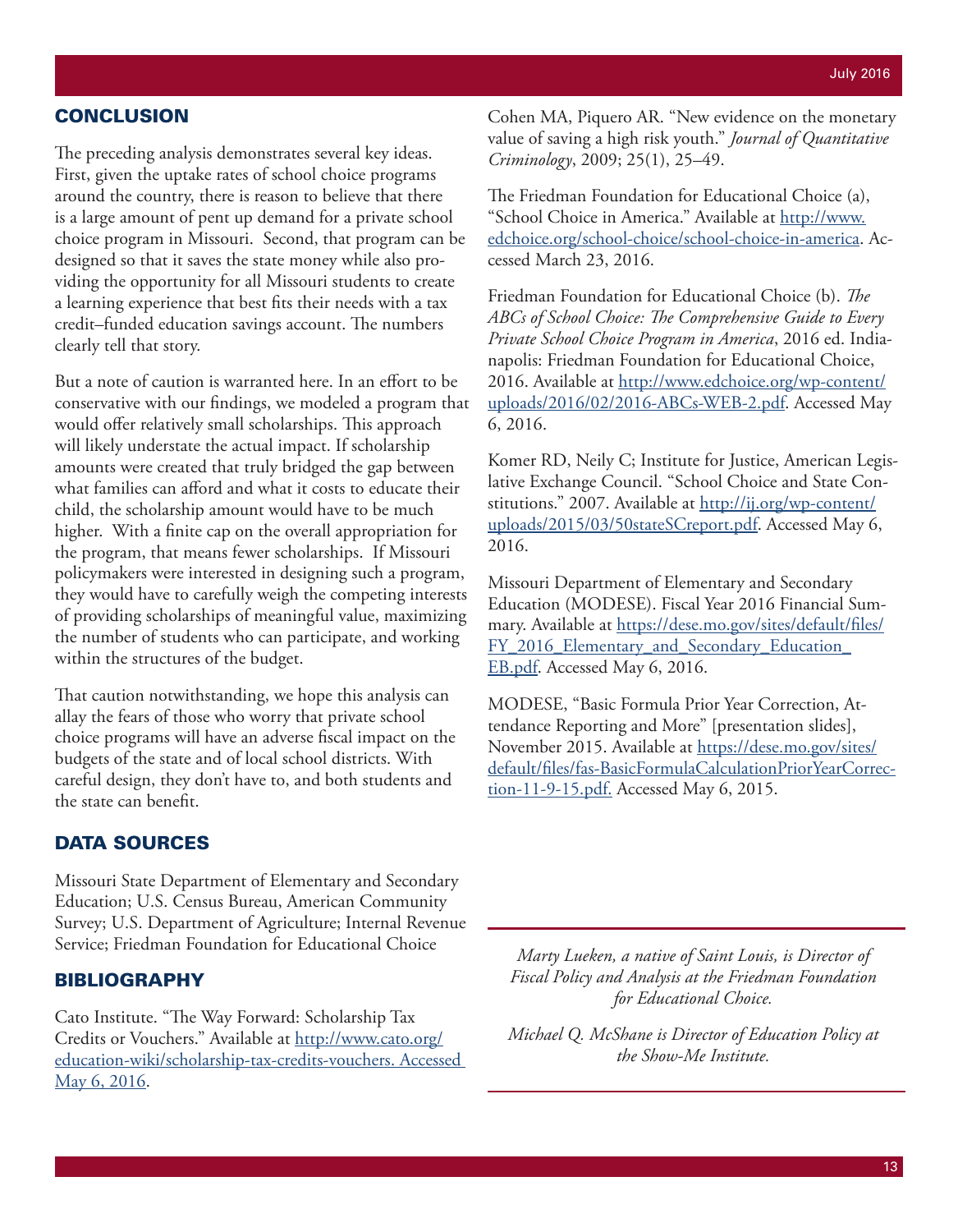**NOTES**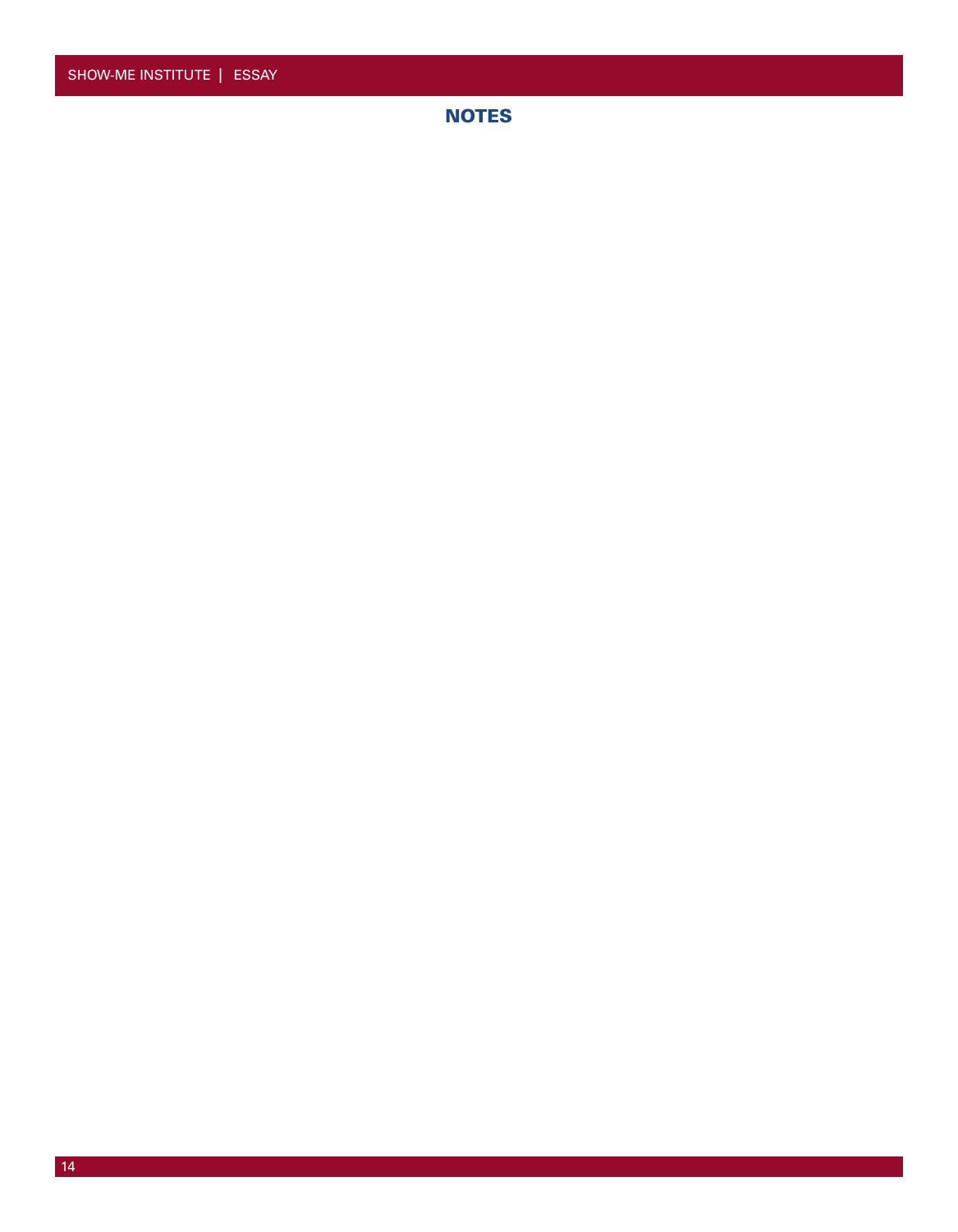**NOTES**